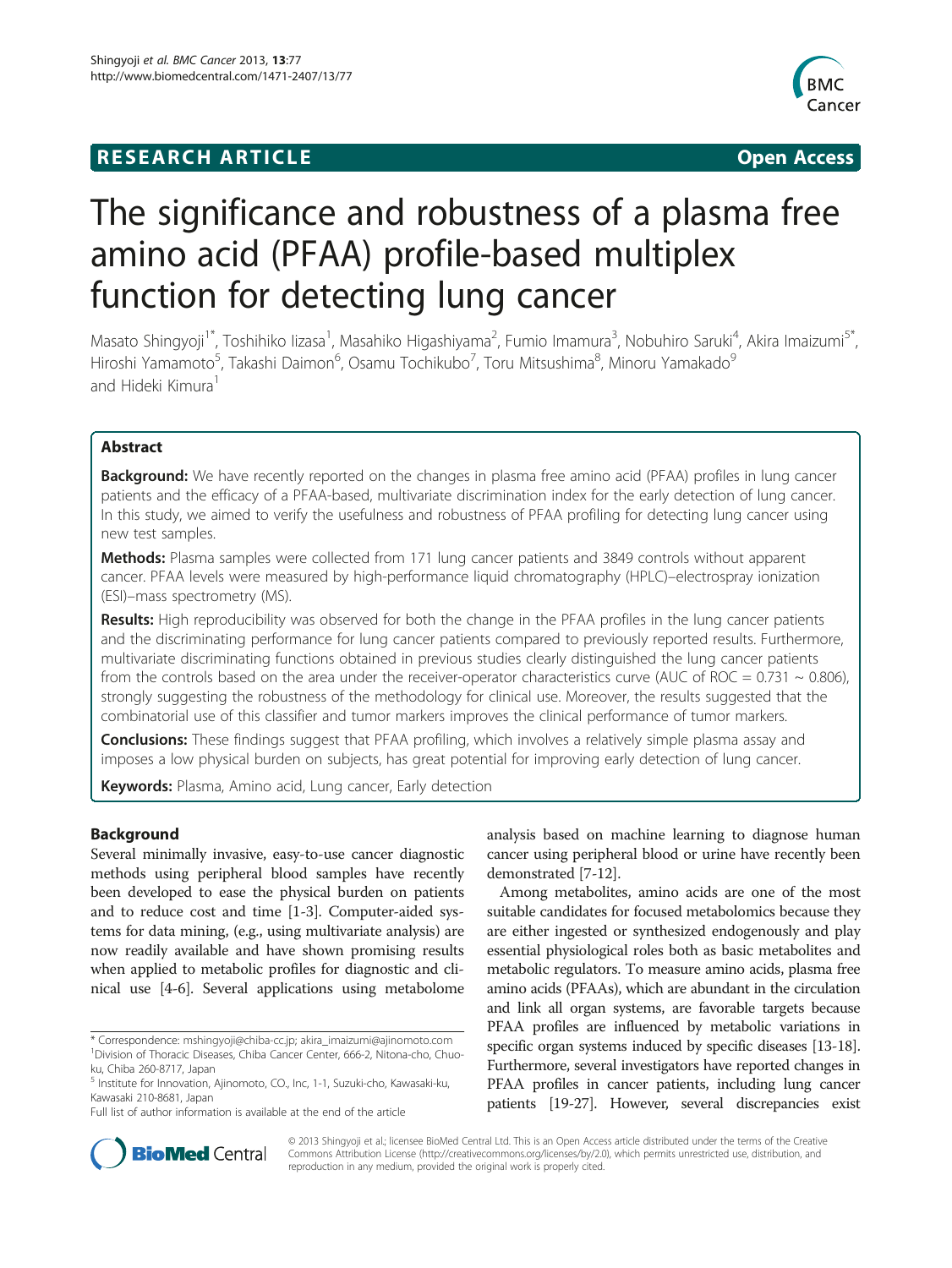between the results of these studies due to the limited size of the data set [\[22\]](#page-9-0).

High-throughput techniques using high-performance liquid chromatography (HPLC)– electrospray ionization (ESI)–mass spectrometry (MS) to measure amino acids with sufficient accuracy for clinical use have also recently been developed [\[28-31\]](#page-9-0).

By combining these technologies, we recently obtained preliminary data on the efficacy of a diagnostic index based on PFAA concentrations, known as the "Amino-Index technology", which compresses multidimensional information from PFAA profiles into a single dimension and maximizes the differences between patients and controls. This technology was shown to be useful in the early detection of colorectal, breast, and lung cancers in approximately 150 samples from a single medical institute [[32,33](#page-9-0)]. Furthermore, we also verified the efficacy and statistical robustness of this method using larger sample sizes from multiple medical institutes and developed discriminating functions to detect five types of cancer, including lung, gastric, colorectal, breast, and prostate cancer [[34,35](#page-9-0)]. We also found that changes in PFAA profiles that were common to all types of cancer as well as those specific to individual cancers [[34](#page-9-0)] .These functions are used in the "AminoIndex® Cancer Screening" service in Japan.

Lung cancer has been the leading cause of cancer death since 1998, and in Japan, >60,000 patients have died from lung cancer since 2005 [\[36](#page-9-0)]. Conventionally, chest X-rays and sputum cytology are used to screen for lung cancer in patients in Japan. However, neither chest X-rays nor sputum cytology are ideal or versatile enough to detect early lung cancer. Although chest X-rays are useful for detecting peripheral lung cancer, this method is not always suitable for early detection [\[37\]](#page-9-0). In addition, this technique requires highly skilled technicians to achieve sufficient accuracy. Sputum cytology has been reported to be useful only for the detection of squamous cell carcinoma and is inadequate for detecting adenocarcinoma (which is the major histological type of lung cancer in Japan) or for detecting lung cancer in asymptomatic non-smokers [\[37](#page-9-0)].

Compared to chest X-ray and sputum cytology, a PFAAbased diagnostic method would be easier to use because it involves a relatively simple plasma assay, imposes a lower physical burden on patients and does not require advanced technical skills. Moreover, this method can also detect lung cancer regardless of cancer stage and histological type, including small cell lung cancer [\[32,34,35](#page-9-0)].

In this study, we aimed to verify the usefulness of PFAA profiling for lung cancer detection using samples that had never been used as a data set to derive discriminating functions. As a result, highly reproducible results were observed in both the PFAA profiles and the discriminating performance of previously obtained PFAA-based, multiplex discriminant functions, suggesting the robustness of PFAA profiling for the early detection of lung cancer.

## **Methods**

### **Ethics**

The study was conducted in accordance with the Declaration of Helsinki, and the protocol was approved by the ethics committees of the Chiba Cancer Center, the Osaka Medical Center for Cancer and Cardiovascular Diseases, the Gunma Prefectural Cancer Center, the Kanagawa Health Service Association, the Kameda Medical Center Makuhari, and the Mitsui Memorial Hospital. All subjects gave their written informed consent for inclusion before participating in the study. All data were analyzed anonymously throughout the study.

#### Subjects

The participants in this study consisted of Japanese patients who had previously been histologically diagnosed with lung cancer at the Chiba Cancer Center (n=171) between 2007 and 2009. Control subjects (n=3849) without apparent cancers who were undergoing comprehensive medical examinations at the Kanagawa Health Service Association, the Kameda Medical Center Makuhari, or the Mitsui Memorial Hospital, Japan between 2008 and 2010 were recruited to participate in the study. Among the participants, 85 cancer patients (P1) and 421 gender- and age-matched controls (C1) were used as the study dataset for two preliminary studies (Table [1](#page-2-0)) [[32,34](#page-9-0)]. The remaining 86 cancer patients (P2) and 323 gender- and age-matched controls (C2) were used as a test dataset and were not used to derive the discriminating functions in previous studies (Table [1](#page-2-0)) [[32,34\]](#page-9-0). The remaining 3427 unmatched controls (C3) were also included and were not used to derive the discriminating functions in previous studies (Table [1\)](#page-2-0) [\[32,34](#page-9-0)].

Using these subjects, four data sets were evaluated in this study. Dataset 1 includes P1 and C1, Dataset 2 includes P2 and C2, Dataset 3 includes all of the subjects involved in this study (P1, P2, C1, C2, and C3), and Dataset 4 includes all of the patients involved in this study (P1 and P2) (Table [1\)](#page-2-0).

#### Measurement of plasma amino acid concentration

Blood samples (5 ml) were collected from forearm veins, after overnight fasting, in tubes containing ethylenediaminetetraacetic acid (EDTA; Termo, Tokyo, Japan) and were immediately placed on ice. Plasma was prepared by centrifugation at 3,000 rpm and 4°C for 15 min and stored at −80°C until analysis. The plasma samples were deproteinized using acetonitrile at a final concentration of 80% before measurement. The amino acid concentrations in the plasma were measured by HPLC–ESI–MS followed by precolumn derivatization. The analytical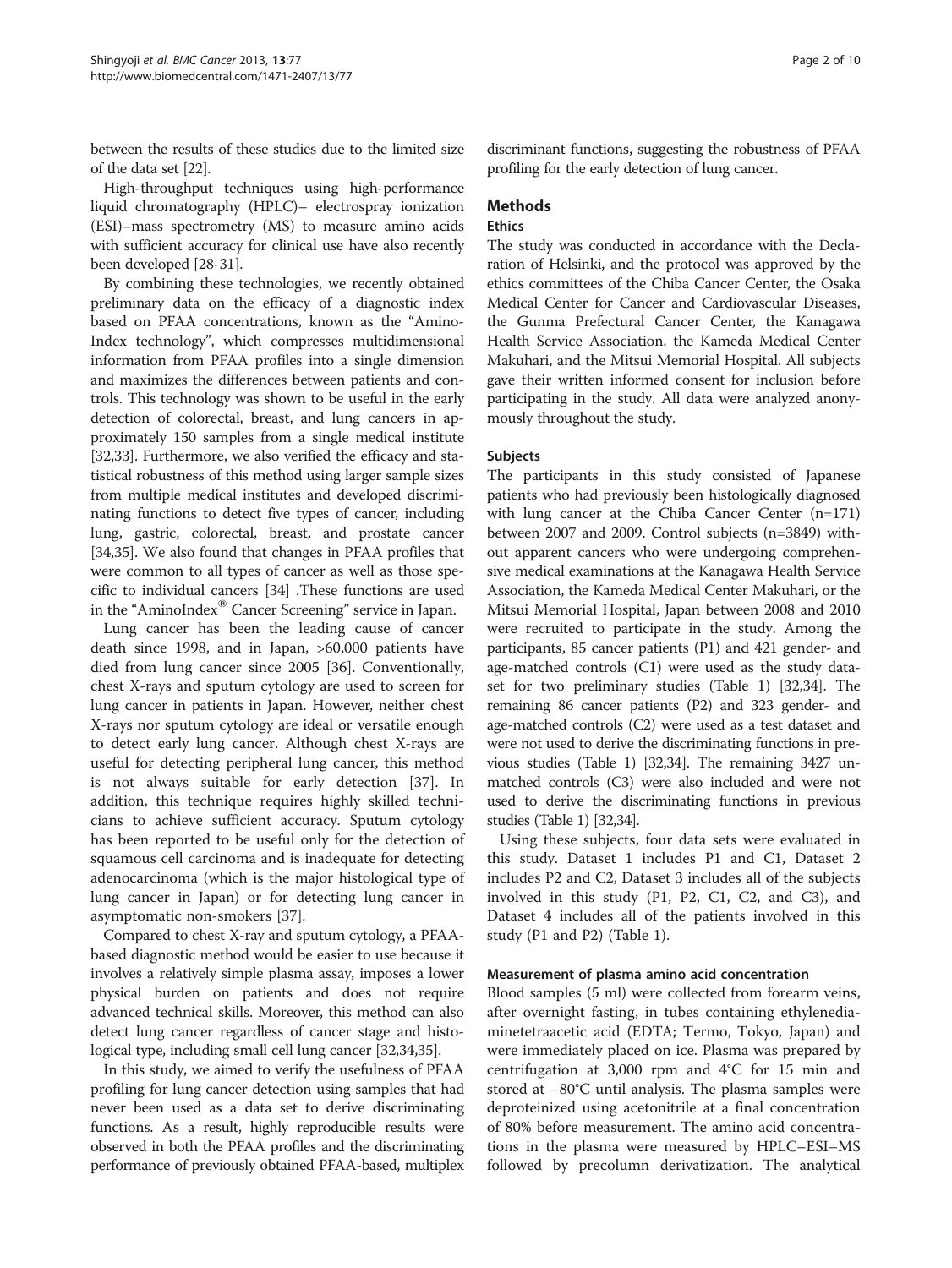| <b>Subjects</b>     |                         |                  | <b>Patients</b> |            | Controls   |               |  |  |
|---------------------|-------------------------|------------------|-----------------|------------|------------|---------------|--|--|
| Subgroup            |                         | <b>P1</b>        | P <sub>2</sub>  | C1         | ${\sf C2}$ | $\mathsf{C}3$ |  |  |
| Dataset             | $\mathbf{1}$            | Used             |                 | Used       |            |               |  |  |
|                     | $\sqrt{2}$              |                  | Used            |            | Used       |               |  |  |
|                     | 3                       | Used             | Used            | Used       | Used       | Used          |  |  |
|                     | $\overline{4}$          | Used             | Used            |            |            |               |  |  |
| Number              | Total                   | 85               | 86              | 421        | 323        | 3104          |  |  |
|                     | (Male, Female)          | (49,36)          | (68, 18)        | (245, 176) | (263,60)   | (1898, 1206)  |  |  |
| Age, y              | Mean (SD)               | 65.1(9.7)        | 67.8 (8.2)      | 63.1(8.7)  | 61.9(6.0)  | 49.4 (8.0)    |  |  |
|                     | Range                   | 30-90            | $41 - 83$       | 28-86      | 37-88      | $23 - 67$     |  |  |
| BMI                 | Mean (SD)               | 22.1(3.7)        | 22.4(3.2)       | 22.8(3.0)  | 23.4 (2.9) | 23.2(3.3)     |  |  |
|                     | Range                   | $14.6 \sim 31.2$ | 15.7-34.6       | 14.2-37.1  | 16.9-35.4  | 14.8-41.2     |  |  |
| Smoking status      | Never                   | 26               | 18              | 222        | 139        | 1865          |  |  |
|                     | Ex                      | 29               | 36              | 106        | 107        | 434           |  |  |
|                     | Current                 | 29               | 29              | 57         | 62         | 695           |  |  |
|                     | Unknown                 | $\mathbf{1}$     | $\mathsf{3}$    | 36         | 15         | 110           |  |  |
| pStage <sup>a</sup> |                         | 33               | 33              |            |            |               |  |  |
|                     | $\parallel$             | 5                | 5               |            |            |               |  |  |
|                     | $\mathbb{H}$            | 27               | 22              |            |            |               |  |  |
|                     | ${\sf IV}$              | 20               | 23              |            |            |               |  |  |
|                     | Unknown                 | $\mathbf 0$      | 3               |            |            |               |  |  |
| Histology           | Adenocarcinoma          | 59               | 55              |            |            |               |  |  |
|                     | Squamous cell carcinoma | 13               | 12              |            |            |               |  |  |
|                     | Other NSCLC             | 5                | $\,8\,$         |            |            |               |  |  |
|                     | SCLC                    | 8                | 11              |            |            |               |  |  |

<span id="page-2-0"></span>

|  |  |  |  |  | Table 1 Demographic and clinical characteristics of the subjects |  |  |  |
|--|--|--|--|--|------------------------------------------------------------------|--|--|--|
|--|--|--|--|--|------------------------------------------------------------------|--|--|--|

a: Cancer stages were determined according to the International Union Against Cancer TNM Classification of Malignant Tumors, 6th Edition [[38\]](#page-9-0).

methods used have previously been described [\[29-31](#page-9-0)]. Among the 20 genetically encoded amino acids, glutamate (Glu), aspartate (Asp), and cysteine (Cys) were excluded from the analysis because they are unstable in blood. Citrulline (Cit) and ornithine (Orn) were measured instead because they are relatively abundant in blood and are known to play important roles in metabolism. The following 19 amino acids were measured and analyzed: alanine (Ala), arginine (Arg), asparagine (Asn), Cit, glutamine (Gln), glycine (Gly), histidine (His), isoleucine (Ile), leucine (Leu), lysine (Lys), methionine (Met), Orn, phenylalanine (Phe), proline (Pro), serine (Ser), threonine (Thr), tryptophan (Trp), tyrosine (Tyr), and valine (Val). The concentrations of amino acids in the plasma were expressed as μM values. For analysis of the PFAA profile, two measurements were conducted for each of the 19 amino acids. The absolute concentration of each amino acid and the ratios of the amino acid concentrations expressed by the follow equation as previously described were used [[32,34](#page-9-0)]. The concentrations of the amino acids in the plasma were expressed in μM, and the ratios of the amino acid concentrations were expressed by the follow equation:

$$
X2_{i,j} = \frac{X_{i,j}}{\sum_{k} X_{i,k}}
$$

where  $X2_{ii}$  is the ratio of the amino acid concentration of the j-th amino acid of the i-th subject, and  $X_{i,j}$  is the plasma concentration (μM) of the j-th amino acid of the i-th subject.

#### Measurement of tumor markers

Using serum samples from lung cancer patients, the levels of the following five tumor markers were measured: CEA (chemiluminescence immunoassay, normal range  $\leq 5.0$  ng/ ml), CYFRA (electrochemiluminescence immunoassay, normal range  $\leq$  3.5 ng/ml), ProGRP (enzyme-linked immunoadsorbent assay, normal range  $\leq$  46 pg/ml), SCC (enzyme immunoassay, normal range  $\leq$  1.5 ng/ml), and NSE (radioimmunoassay, normal range  $\leq 10$  ng/ml) [[39](#page-9-0)].

#### Calculation of discriminant scores

The PFAA profiles of subjects were substituted into the discriminating functions obtained from the results of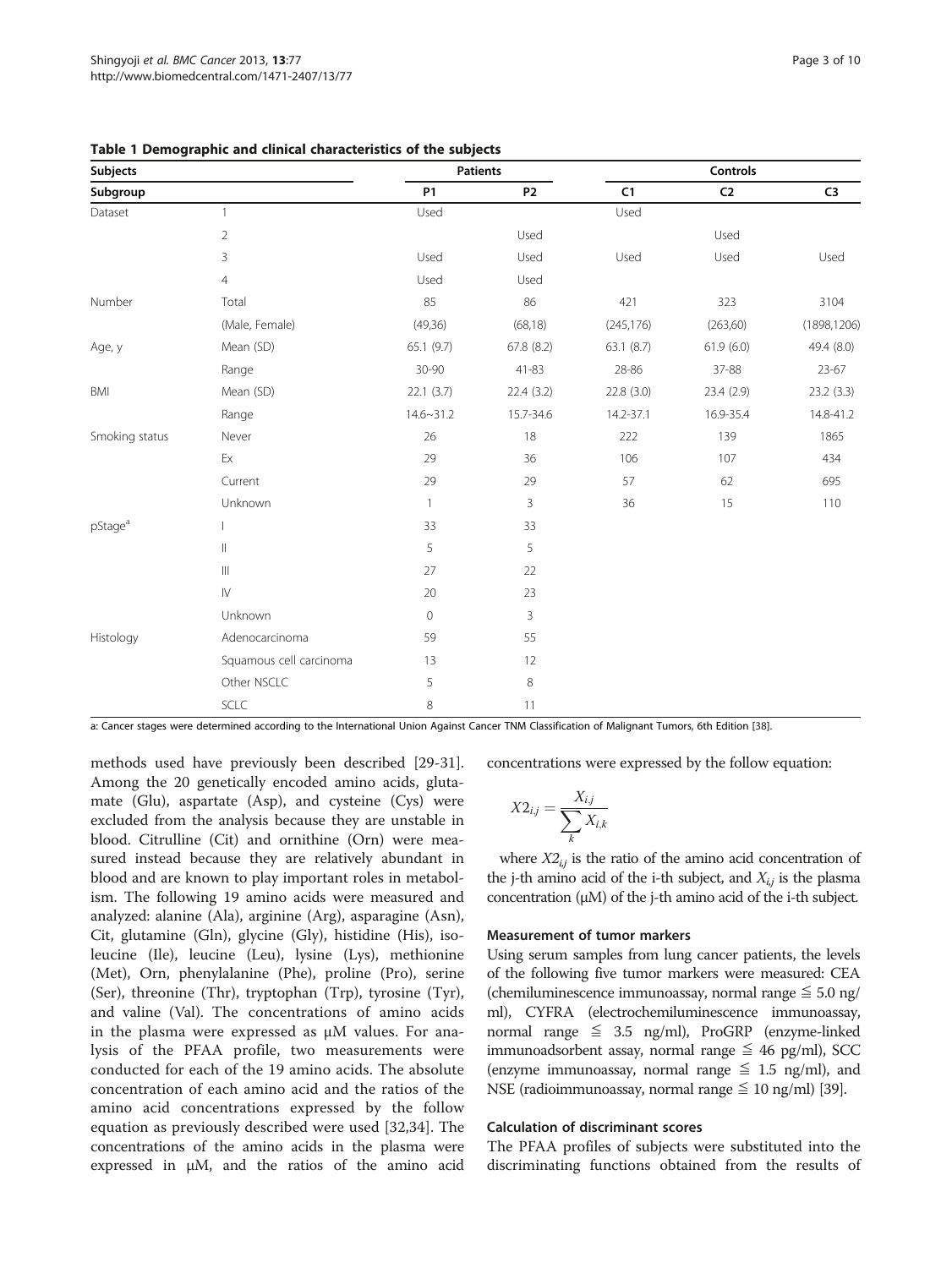<span id="page-3-0"></span>

three independent preliminary studies [[32,34,35](#page-9-0)]. Both Discriminant- 1 and Discriminant- 3 were logistic regression functions, whereas Discriminant- 2 was a linear discriminating function using plasma concentrations (expressed in μM) as explanatory variables.

## Statistical analysis

#### Mean and SD

The mean amino acid concentrations ± standard deviations (SD) were calculated to determine the overall PFAA profiles for both patients and controls.

#### Mann–Whitney U-test

The Mann–Whitney U-test was used to evaluate differences in the PFAA profiles between the patient and control samples.

#### ROC curve analysis

Receiver-operator characteristic (ROC) curve analyses were performed to determine the abilities of both the PFAA concentrations and discriminating scores to discriminate between patients and controls. The patient labels were fixed as positive class labels. The 95% confidence interval (95% CI) for the AUC of ROC for the discrimination of patients based on amino acid concentrations and ratios was also estimated as described by Hanley and McNeil [\[40\]](#page-9-0).

#### Pearson's correlation coefficients

Pearson's correlation coefficients were calculated among three kinds of discriminant scores (obtained from Discriminant- 1, Discriminant- 2, and Discriminant-3) using Dataset 3. In addition, coefficients were also calculated using stratified data (patients and controls).

#### Determination of sensitivity

The cutoff value for Discriminant- 3 was previously determined so that 95% specificity would be obtained [\[35\]](#page-9-0). The sensitivity of Discriminant- 3 was also calculated as the ratio of true positives to the summation of the true positives and false negatives. For tumor markers, sensitivities were also determined as the ratio of the number of subjects in which the marker levels were higher than the previously determined normal range to the number of measured subjects.

#### McNemar test

The McNemar test was performed to evaluate the improvement in sensitivities through combinatorial use of both Discriminant- 3 and the tumor markers.

## Software

All of the analyses were performed using MATLAB (The Mathworks, Natick, MA) and GraphPad Prism (GraphPad Software, La Jolla, CA).

## Results

## Characteristics of the patients and control subjects

Table [1](#page-2-0) summarizes the characteristics of the subjects in this study. No significant differences in body mass index (BMI) were observed between patients and matched controls (Table [1\)](#page-2-0). Weight loss due to malnutrition was therefore not expected to influence the results. Although significant differences in average age were observed between the data sets, the effects appeared to be relatively minor because the absolute values of these differences were small (Table [1\)](#page-2-0). Disease stages were determined according to the Sixth Edition of the International Union Against Cancer (UICC) Tumor–Node–Metastasis (TNM) Classification of Malignant Tumors [[38\]](#page-9-0). The fractions of patients at each stage according to the type of cancer were as follows:  $~40\%$  stage I,  $~5\%$  stage II,  $\sim$ 30% stage III, and  $\sim$ 25% stage IV (Table [1](#page-2-0)).

The cancer patients were also further subdivided based on histological tumor type; approximately 65% of the patients were classified as having adenocarcinoma, 15%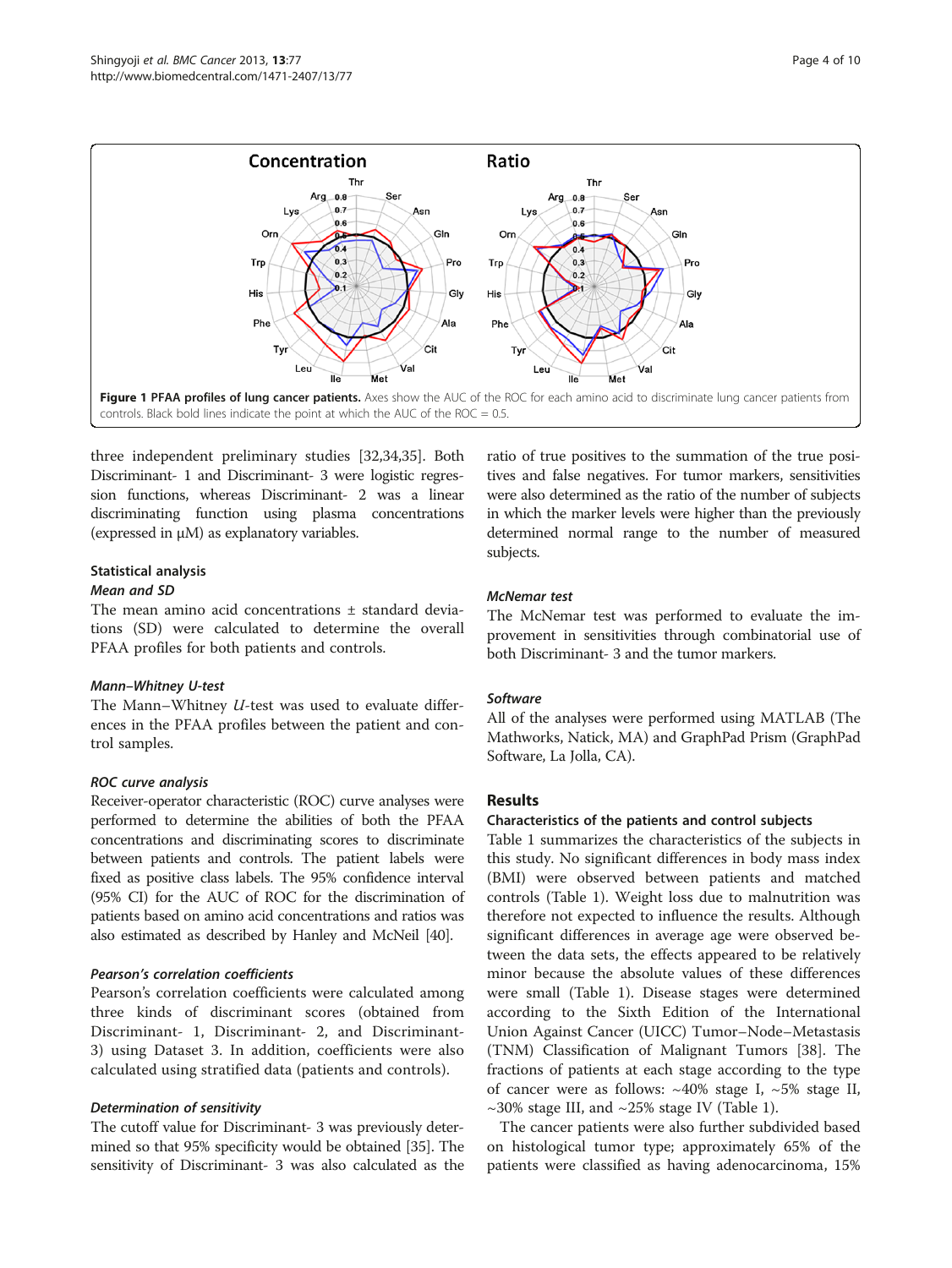| Amino           | <b>P1</b> |       |        |       | C1               |           | <b>P2</b> |       | C <sub>2</sub> |       |                  |         |
|-----------------|-----------|-------|--------|-------|------------------|-----------|-----------|-------|----------------|-------|------------------|---------|
| acids           | Mean      | SD    | Mean   | SD    | AUC <sup>a</sup> |           | Mean      | SD    | Mean           | SD    | AUC <sup>a</sup> | $p^b$   |
| Thr             | 115.8     | 30.8  | 118.5  | 23.6  | 0.453            |           | 122.6     | 32.0  | 121.8          | 25.8  | 0.483            |         |
| Ser             | 107.8     | 20.8  | 108.8  | 18.1  | 0.472            |           | 110.7     | 20.1  | 106.7          | 17.4  | 0.560            |         |
| Asn             | 42.6      | 7.3   | 45.2   | 6.5   | 0.383            | p<0.001   | 47.9      | 11.2  | 46.1           | 6.5   | 0.533            |         |
| Gln             | 547.4     | 71.4  | 586.9  | 64.2  | 0.347            | p<0.001   | 577.5     | 84.1  | 587.1          | 61.5  | 0.470            |         |
| Pro             | 141.6     | 37.1  | 132.3  | 38.4  | 0.588            | p<0.05    | 157.3     | 48.5  | 138.6          | 38.5  | 0.630            | p<0.001 |
| Gly             | 214.3     | 66.2  | 209.7  | 52.2  | 0.490            |           | 208.0     | 63.5  | 203.5          | 47.9  | 0.511            |         |
| Ala             | 324.2     | 84.5  | 343.1  | 74.8  | 0.428            | $<$ p0.05 | 366.5     | 99.8  | 353.5          | 69.7  | 0.550            |         |
| Cit             | 29.0      | 8.8   | 33.0   | 7.4   | 0.367            | p<0.001   | 33.3      | 10.3  | 32.4           | 7.1   | 0.530            |         |
| Val             | 215.1     | 43.1  | 220.5  | 39.7  | 0.453            |           | 242.1     | 43.2  | 230.0          | 37.2  | 0.578            | p<0.05  |
| Met             | 24.2      | 5.4   | 25.8   | 4.6   | 0.388            | p<0.01    | 26.9      | 7.2   | 26.8           | 4.1   | 0.489            |         |
| lle             | 64.7      | 16.2  | 60.8   | 14.4  | 0.563            |           | 73.9      | 14.0  | 64.4           | 13.1  | 0.689            | p<0.001 |
| Leu             | 117.6     | 25.3  | 118.8  | 23.8  | 0.484            |           | 135.2     | 26.3  | 125.2          | 21.3  | 0.610            | p<0.01  |
| Tyr             | 65.9      | 15.0  | 65.2   | 12.5  | 0.503            |           | 71.9      | 15.9  | 67.3           | 10.9  | 0.579            | p<0.05  |
| Phe             | 59.5      | 9.9   | 59.6   | 9.4   | 0.496            |           | 66.5      | 12.8  | 61.3           | 7.9   | 0.625            | p<0.001 |
| His             | 69.7      | 12.5  | 80.2   | 9.5   | 0.255            | p<0.001   | 74.1      | 15.8  | 81.2           | 9.4   | 0.383            | p<0.001 |
| Trp             | 51.3      | 11.0  | 57.0   | 8.8   | 0.338            | p<0.004   | 56.4      | 13.4  | 59.6           | 8.9   | 0.432            |         |
| Orn             | 55.2      | 13.2  | 51.7   | 12.6  | 0.581            | p<0.05    | 61.7      | 16.4  | 51.7           | 10.4  | 0.696            | p<0.001 |
| Lys             | 183.9     | 32.7  | 189.1  | 30.4  | 0.450            |           | 195.7     | 37.7  | 191.6          | 27.7  | 0.535            |         |
| Arg             | 93.1      | 20.7  | 95.1   | 16.8  | 0.460            |           | 100.4     | 24.7  | 96.4           | 15.1  | 0.551            |         |
| <b>B.</b> Ratio |           |       |        |       |                  |           |           |       |                |       |                  |         |
| Thr             | 4.556     | 0.887 | 4.544  | 0.706 | 0.488            |           | 4.460     | 0.749 | 4.590          | 0.781 | 0.445            |         |
| Ser             | 4.301     | 0.765 | 4.200  | 0.669 | 0.528            |           | 4.080     | 0.601 | 4.044          | 0.617 | 0.521            |         |
| Asn             | 1.692     | 0.218 | 1.740  | 0.197 | 0.408            | p<0.01    | 1.749     | 0.235 | 1.742          | 0.194 | 0.494            |         |
| Gln             | 21.800    | 2.097 | 22.661 | 2.233 | 0.383            | p<0.001   | 21.276    | 2.079 | 22.253         | 2.053 | 0.364            | p<0.001 |
| Pro             | 5.599     | 1.246 | 5.049  | 1.225 | 0.654            | p<0.001   | 5.756     | 1.504 | 5.213          | 1.211 | 0.622            | p<0.001 |
| Gly             | 8.543     | 2.566 | 8.102  | 1.994 | 0.542            |           | 7.608     | 1.872 | 7.703          | 1.734 | 0.477            |         |
| Ala             | 12.715    | 2.141 | 13.123 | 2.156 | 0.459            |           | 13.253    | 2.380 | 13.321         | 2.092 | 0.499            |         |
| Cit             | 1.150     | 0.328 | 1.278  | 0.288 | 0.378            | p<0.001   | 1.211     | 0.311 | 1.229          | 0.263 | 0.469            |         |
| Val             | 8.530     | 1.294 | 8.454  | 1.109 | 0.510            |           | 8.925     | 1.267 | 8.696          | 1.198 | 0.563            |         |
| Met             | 0.955     | 0.128 | 0.990  | 0.115 | 0.407            | p<0.01    | 0.979     | 0.152 | 1.011          | 0.108 | 0.424            | p<0.05  |
| lle             | 2.558     | 0.519 | 2.321  | 0.405 | 0.631            | p<0.001   | 2.727     | 0.441 | 2.427          | 0.415 | 0.698            | p<0.001 |
| Leu             | 4.657     | 0.760 | 4.547  | 0.643 | 0.551            |           | 4.986     | 0.795 | 4.731          | 0.671 | 0.607            | p<0.01  |
| Tyr             | 2.616     | 0.495 | 2.503  | 0.368 | 0.560            |           | 2.644     | 0.455 | 2.543          | 0.335 | 0.567            |         |
| Phe             | 2.374     | 0.370 | 2.295  | 0.291 | 0.557            |           | 2.470     | 0.492 | 2.322          | 0.272 | 0.572            | p<0.05  |
| His             | 2.769     | 0.395 | 3.091  | 0.291 | 0.245            | p<0.001   | 2.702     | 0.355 | 3.074          | 0.295 | 0.213            | p<0.001 |
| Trp             | 2.034     | 0.348 | 2.197  | 0.301 | 0.351            | p<0.001   | 2.057     | 0.373 | 2.260          | 0.313 | 0.338            | p<0.001 |
| Orn             | 2.195     | 0.482 | 1.984  | 0.413 | 0.631            | p<0.001   | 2.298     | 0.674 | 1.955          | 0.353 | 0.662            | p<0.001 |
| Lys             | 7.278     | 0.809 | 7.265  | 0.834 | 0.507            |           | 7.169     | 0.760 | 7.241          | 0.824 | 0.485            |         |
| Arg             | 3.680     | 0.568 | 3.657  | 0.525 | 0.519            |           | 3.650     | 0.550 | 3.645          | 0.473 | 0.494            |         |

<span id="page-4-0"></span>Table 2 PFAA profiles of controls and lung cancer patients

a: AUC indicates AUC of the ROC curve.

b:  $p$  value derived from the Mann-Whitney  $U$ -test.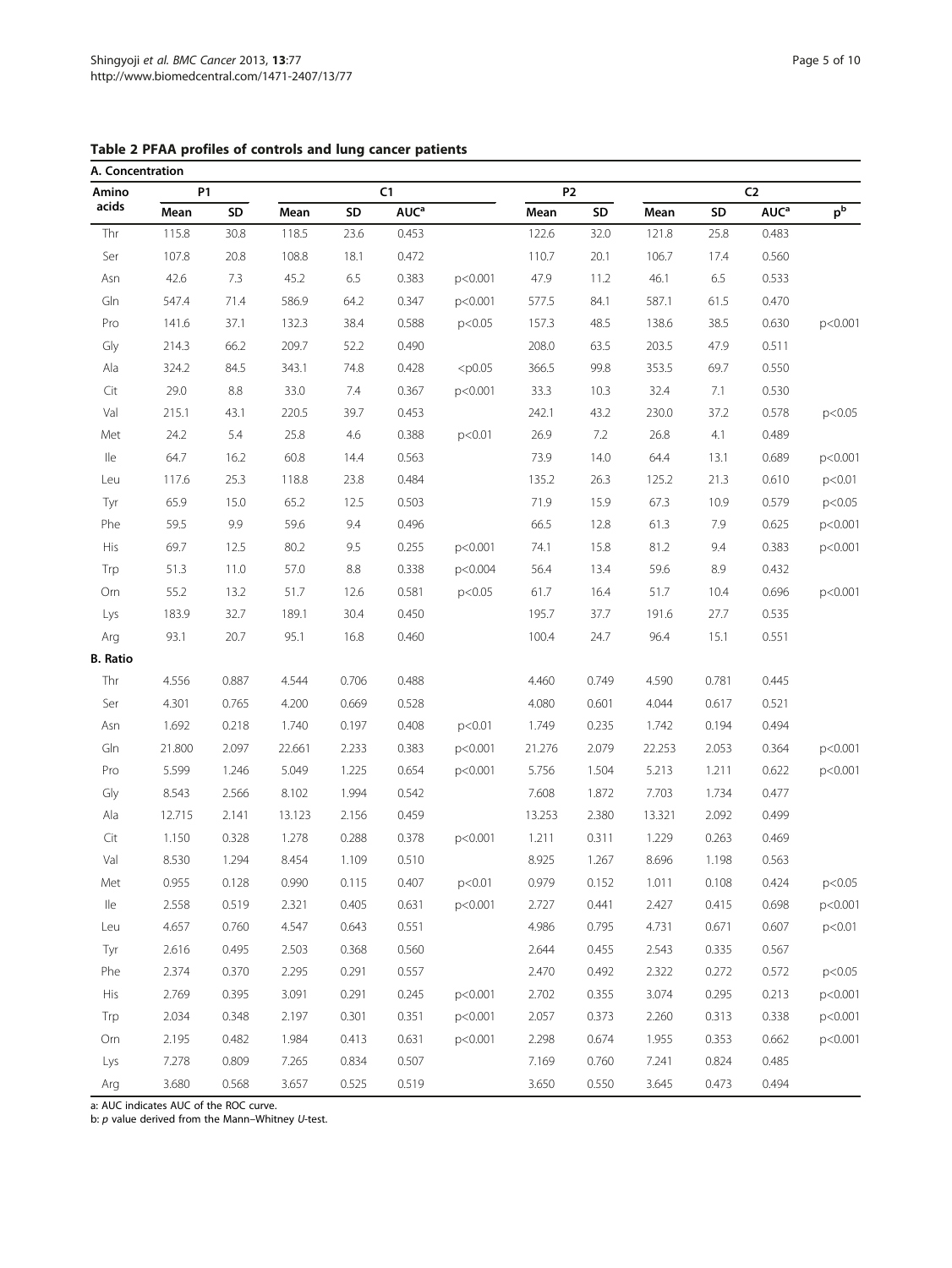<span id="page-5-0"></span>Table 3 Three discriminating functions and amino acids used in each function

|               | Discriminant Amino acids incorporated into the model Reference |      |
|---------------|----------------------------------------------------------------|------|
|               | Ala, Val, Ile, His, Trp, Orn                                   | [32] |
| $\mathcal{P}$ | Ser, Gln Pro, Cit, Val, Ile, Phe, His, Trp, Orn                | [34] |
| २             | Ser, Gln, Ala, His, Orn, Lys                                   | [35] |

as having squamous cell carcinoma, and 10% as having small cell lung cancer (SCLC) (Table [1\)](#page-2-0).

#### PFAA profiles of lung cancer patients

First, the PFAA profiles of the study data set in previous studies and of the test data set, which was never used for analysis, were used to verify the changes in PFAA profiles observed in cancer patients. Interestingly, the PFAA profiles of the test data set were quite similar to those of the study data set, especially for the ratios of the amino acid concentrations (Figure [1](#page-3-0) and Table [2](#page-4-0)), indicating that the alteration in PFAA profiles observed in cancer patients is robust. Significant increases in both the concentration and ratio of Pro and Orn and significant decreases in His were observed in both the study and test data sets compared to controls (Figure [1](#page-3-0) and Table [2\)](#page-4-0). The ratios more clearly reflected the alterations in the PFAA profile than the concentrations; the profiles of five additional amino acids were altered in the ratio data (Gln, Met, and His were decreased in patients, and Ile was increased in patients), while significant changes in concentration were detected in only one direction (Figure [1](#page-3-0) and Table [2](#page-4-0)).

#### Verification of multivariate discriminating functions

We used three different discriminating functions to distinguish lung cancer patients from controls (Table 3). Discriminant 1 was derived from the PFAA profiles of cancer patients recruited from the Osaka Medical Center for Cancer and Cardiovascular Diseases and controls recruited from the Center for Multiphasic Health Testing and Services of the Mitsui Memorial Hospital [[32](#page-9-0)]. Discriminant 2 and Discriminant 3 were derived from patients from the Osaka Medical Center for Cancer and Cardiovascular Diseases, the Chiba Cancer Center, the Kanagawa Cancer Center, and the Gunma Prefectural Cancer Center and controls recruited from the Center for Multiphasic Health

Table 4 AUCs of the ROC and the 95% confidential intervals (95% CIs) for each model

| Discriminant-1 Dinscriminant-2 Discriminant-3 |                                                                 |  |  |  |  |
|-----------------------------------------------|-----------------------------------------------------------------|--|--|--|--|
| AUC.                                          | 95% CI AUC 95% CI AUC 95% CI                                    |  |  |  |  |
|                                               | Dataset 1 0.731 0.668-0.794 0.822 0.768-0.875 0.777 0.718-0.836 |  |  |  |  |
|                                               | Dataset 2 0.797 0.738-0.856 0.775 0.714-0.836 0.761 0.700-0.823 |  |  |  |  |
|                                               | Dataset 3 0.805 0.767-0.846 0.806 0.767-0.843 0.795 0.755-0.831 |  |  |  |  |

Testing and Services of the Mitsui Memorial Hospital, the Kameda Medical Center Makuhari, and the Kanagawa Health Service Association [\[34,35](#page-9-0)]. Discriminant 3 is commercially used in the "AminoIndex® Cancer Screening" service in Japan (Ajinomoto, CO., Inc.) [[35](#page-9-0)]. Both Discriminant 1 and Discriminant 3 were logistic regression models, whereas Discriminant 2 was a linear discriminating function. Explanatory variables used in these functions are listed in Table 3.

Three different data sets (Dataset 1, Dataset 2, and Dataset 3) were used to verify the performance of the discriminating functions (Table 4 and Figure [2](#page-6-0)). Notably, the discrimination abilities of each data set were evaluated using the AUC of the ROC of the discriminate score and were found to be  $> 0.7$  in all cases, indicating that the discrimination functions were both reproducible and robust using independent data sets (Figure [2,](#page-6-0) Table 4). Specifically, AUCs for the discrimination of lung cancer patients were estimated as follows: 0.731 (95% CI: 0.668 - 0.794) for Dataset 1, 0.822 (95% CI: 0.768 - 0.875) for Dataset 2, and 0.777 (95% CI: 0.718 - 0.836) for Dataset 3 for Discriminant- 1; 0.797 (95% CI: 0.738 - 0.856) for Dataset 1, 0.775 (95% CI: 0.714 - 0.836) for Dataset 2, and 0.761 (95% CI: 0.700 - 0.823) for Dataset 3 for Discriminant 2; and 0.805 (95% CI: 0.767 - 0.846) for Dataset 1, 0.806 (95% CI: 0.767 - 0.843) for Dataset 2, and 0.795 (95% CI: 0.755 - 0.831) for Dataset 3 for Discriminant 3 (Figure [2,](#page-6-0) Table 4).

Selected explanatory variables partially overlapped for the discriminating functions (Table 3); therefore, the discriminant scores were highly mutually correlated as presented in Table [5.](#page-7-0) The correlation coefficients were as follows: 0.609 (Discriminant- 1 and Discriminant- 2), 0.552 (Discriminant-1 and Discriminant- 3), and 0.719 (Discriminant- 2 and Discriminant- 3) for all of the data in Dataset 3. For the patients in Dataset 3 (i.e., P1 and P2), the correlation coefficients were 0.559 (Discriminant- 1 and Discriminant- 2), 0.506 (Discriminant- 1 and Discriminant- 3), and 0.686 (Discriminant- 2 and Discriminant- 3), and the correlation coefficients for the controls in Dataset 3 (i.e., C1, C2, and C3) were 0.674 (Discriminant- 1 and Discriminant- 2), 0.645 (Discriminant- 1 and Discriminant- 3), and 0.810 (Discriminant- 2 and Discriminant- 3) (Table [5\)](#page-7-0).

### Combinatorial use of discriminating functions and tumor markers

For further investigation of the clinical applicability of PFAA profiles, the combinatorial use of both the discriminating function from PFAA profiles as explanatory variables and existing tumor markers generally used for lung cancer detection and monitoring (CEA, CYFRA, ProGRP, SCC, and NSE) was assessed [\[39,41\]](#page-9-0). In this analysis, Dataset 4 (P1 and P2) was analyzed using discriminant scores obtained from Discriminant- 3. Subgroup analysis was also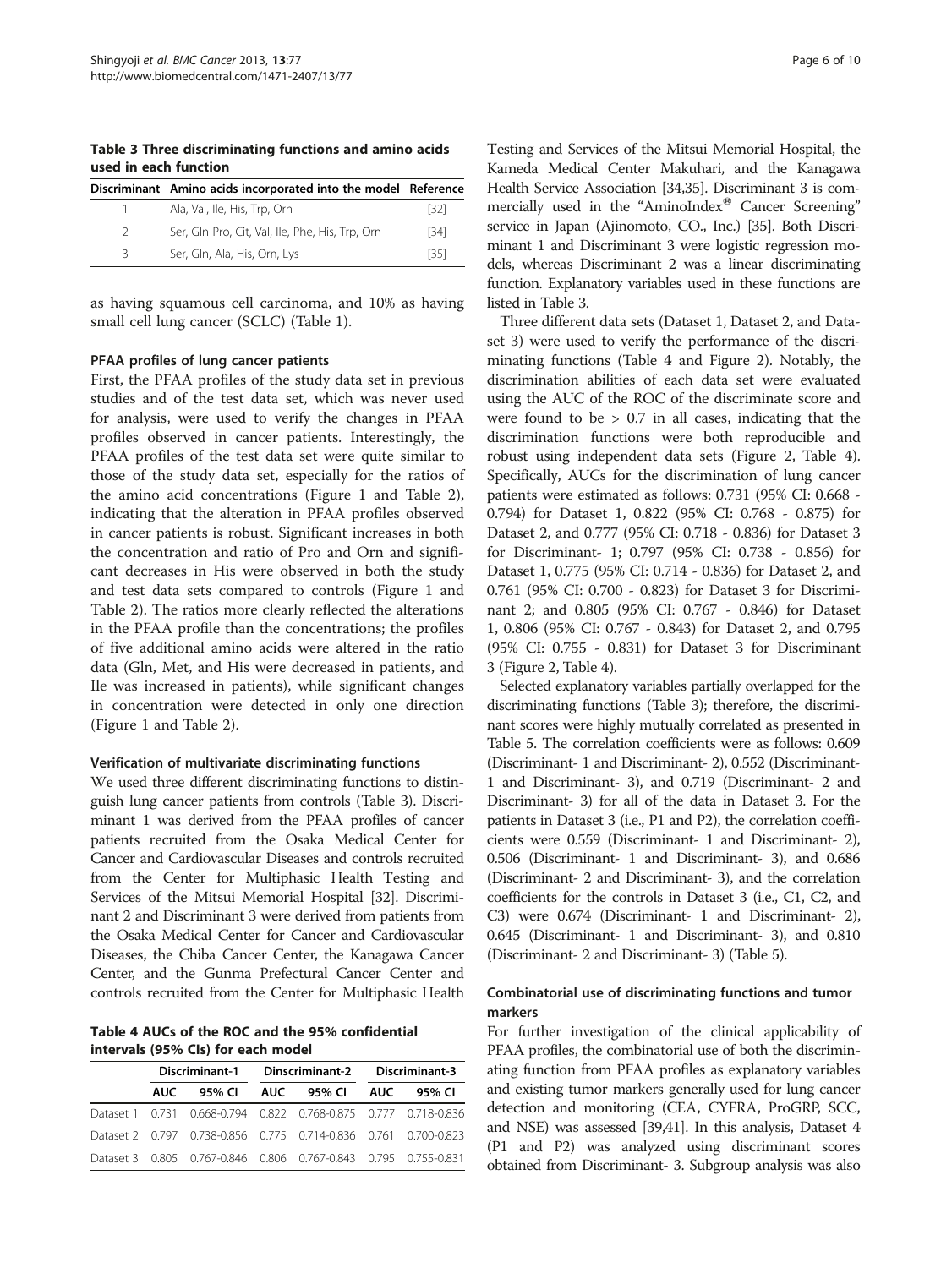<span id="page-6-0"></span>

performed using patient data stratified into cancer stages (stages I and II). For all patients, significantly higher sensitivities were observed upon combinatorial use of Discriminant- 3 and the tumor markers than upon single use of either Discriminant- 3 or the tumor markers (Figure [3\)](#page-7-0). Similar results were observed among stage I and II patients using the combination of Discriminant- 3 and three tumor markers (CEA, SCC, and NSE), while no significant improvement of sensitivity was observed using Discriminant- 3 and CYFRA or ProGRP (Figure [3](#page-7-0)). These results suggest that the combinatorial use of Discriminant 3 and other tumor markers is effective for lung cancer detection and monitoring, and an increase in sensitivity was indeed confirmed (Figure [3](#page-7-0)).

Among the tumor markers, CYFRA and SCC are specific to squamous cell carcinoma (SqCC), ProGRP and NSE are specific to small cell lung cancer (SCLC), and CEA is not specific to any particular histological type of lung cancer [[39](#page-9-0)]. Clinically, the combinatorial use of multiple independent tumor markers is effective for detecting lung cancer. Notably, a low correlation was observed between Discriminant 3 and the tumor markers; the correlation coefficients were 0.304 for CEA, 0.481 for

CYFRA, -0.228 for ProGRP, 0.346 for SCC, and 0.102 for NSE (data not shown).

#### **Discussion**

In the present study, we verified the usefulness of PFAA profiling for lung cancer detection using new independent samples that had never been used for previous analysis and a derivation of multivariate discriminating function(s) that could distinguish lung cancer patients from control subjects. The results were highly reproducible for the change in PFAA profiles in lung cancer patients and highly discriminatory for lung cancer patients, including those with early stage cancer. Therefore, the results strongly suggest that our method is robust enough for clinical use. Moreover, because our method is a relatively simple plasma assay and imposes minimal physical burden on subjects, our findings suggest that PFAA profiling has great potential for improving the early detection of lung cancer.

Among the three discriminating functions, several amino acids were used in more than one function. His and Orn were incorporated into all of the functions, and Ser, Gln, Ala, Val, Ile, and Trp were incorporated into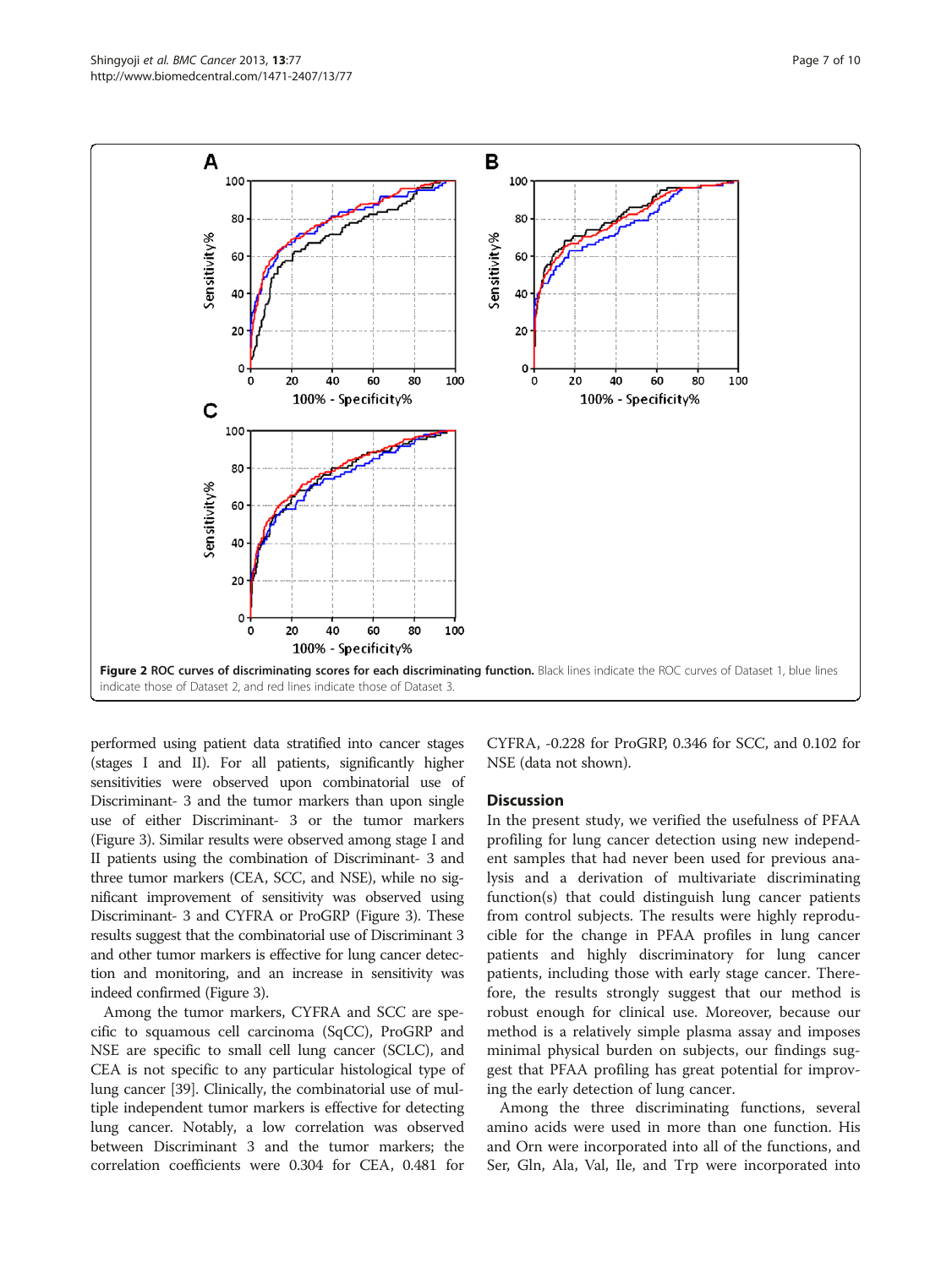| Compared with;                      | All data | Patients (P1, P2) | Controls (C1, C2, C3) |
|-------------------------------------|----------|-------------------|-----------------------|
| Discriminant- 1 and Discriminant- 2 | 0.609    | 0.559             | 0.674                 |
| Discriminant- 1 and Discriminant- 3 | 0.552    | 0.506             | 0.645                 |
| Discriminant- 2 and Discriminant- 3 | 0.719    | 0.685             | 0.810                 |

<span id="page-7-0"></span>Table 5 Correlation coefficients among the discriminant scores of Dataset 3 and its subgroups obtained from three discriminating functions

two of the three functions (Table [3](#page-5-0)) [\[32,34,35\]](#page-9-0). According to a comparison between the study and test data sets, plasma concentrations of Pro, Ile and Orn were higher in each data set, while the concentrations of Gln, His and Trp were lower (Figure [1](#page-3-0) and Table [2](#page-4-0)). Among these amino acids, changes in the plasma concentrations of four amino acids (Pro, Ile, His, and Orn) were identical to the changes in amino acids in lung cancer patients in previous studies. Maeda et al. have reported that plasma concentrations of Ser, Pro, Gly, Ala, Met, Ile, Leu, Tyr, Phe, Orn, and Lys are increased and His is decreased in lung cancer patients [\[32](#page-9-0)]. Miyagi et al. have also reported that the plasma concentrations of Ser, Pro, Gly, Ile, and Orn are increased, whereas Gln, Cit, His, and Trp are decreased in lung cancer patients [\[34](#page-9-0)]. Therefore, the results strongly suggest the robustness of these three discriminating functions for the detection of lung cancer.

Moreover, Miyagi et al. have also reported that plasma levels of Gln, Trp, His, Pro, and Orn are commonly altered in cancer patients with five types of cancer (lung cancer, gastric cancer, colorectal cancer, breast cancer, and prostate cancer) [[34\]](#page-9-0). Therefore, the data also strongly suggest that the changes in plasma concentrations of Pro, His, and Orn are essentially associated with carcinogenesis and cancer progression regardless of the location of the tumor.

Although tumor markers have been used extensively to detect lung cancer and estimate clinical condition, the markers are not always useful due to low specificity and insufficient sensitivity. Therefore, combinatorial use of two or more independent tumor markers is necessary for clinical utility [\[39\]](#page-9-0). Our results suggest that a PFAAbased diagnostic method would be a novel index to improve the insufficient clinical performance of the tumor markers. Combinatorial use of the tumor markers with

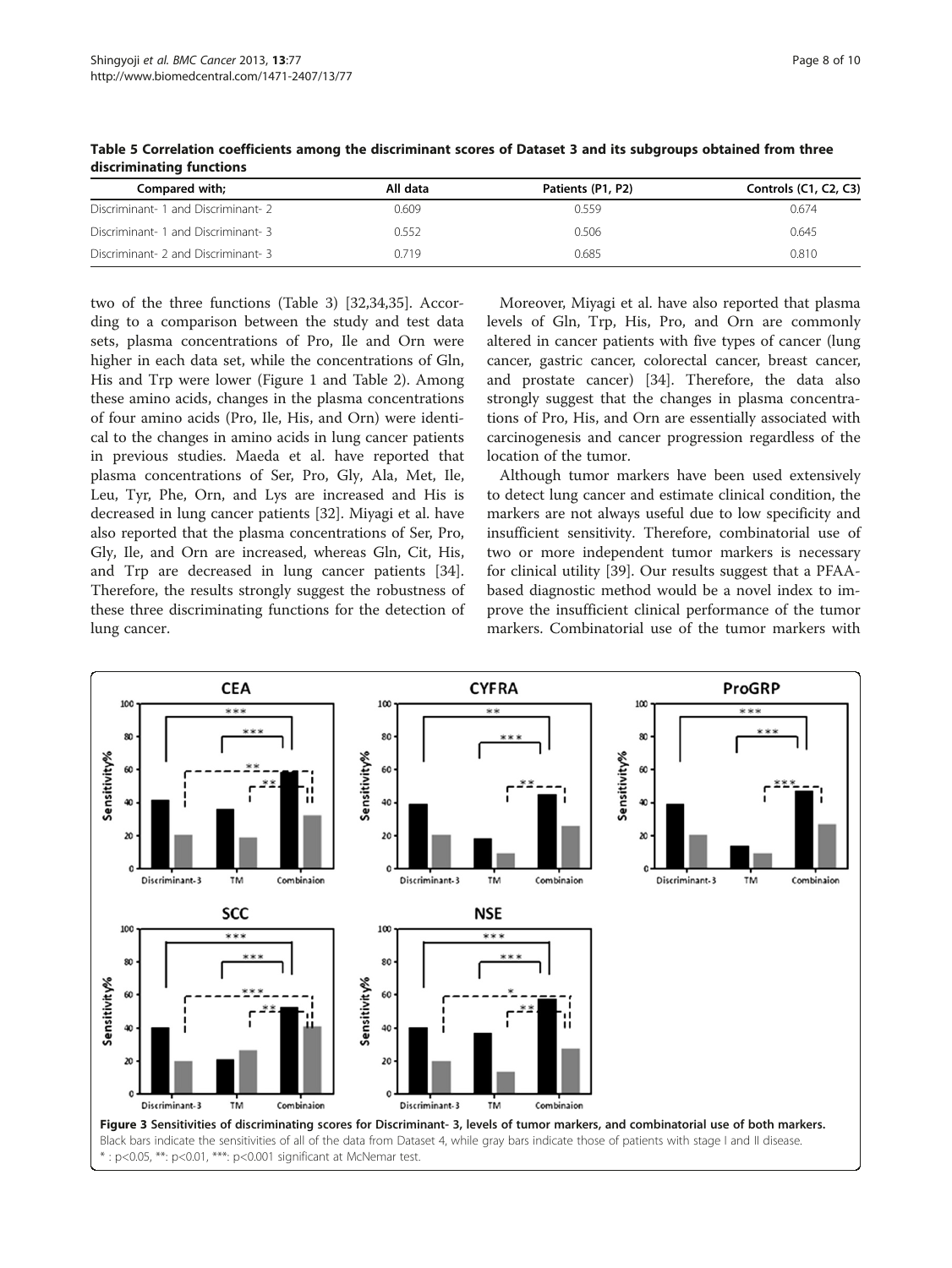<span id="page-8-0"></span>Discriminant- 3 showed higher sensitivities than any of the tumor markers generally used for lung cancer patients. Additionally, only a low correlation was observed between the discriminating function scores and the tumor marker levels, suggesting the independence of the PFAA profiles from the existing tumor markers. Miyagi et al. have suggested that the change in the PFAA profile in cancer patients reflects two aspects: metabolic changes common to many cancers and metabolic characteristics specific to each cancer [\[34\]](#page-9-0). Indeed, although the results were preliminary, the same study demonstrated the possibility of discriminating the cancer type. To clarify this hypothesis, testing the behavior of the discriminating function scores in lung cancer patients after surgery and chemotherapy and in those with recurrence would be necessary.

Because this study was designed as a case–control study, the results cannot be directly applied to further observation or prediction. Therefore, additional validation using a larger sample size is necessary to establish the clinical utility of our approach. Nonetheless, we believe that our results strongly suggest the clinical usefulness of the PFAA-based diagnostic method for the detection of lung cancer.

#### Competing interest

Takashi Daimon, Osamu Tochikubo, and Minoru Yamakado have been consultants for Ajinomoto, Co., Inc. and receive consultancy fees from Ajinomoto, CO., Inc. Akira Imaizumi and Hiroshi Yamamoto are employees of Ajinomoto, CO., Inc. Masato Shingyoji, Toshihiko Iizasa, Masahiko Higashiyama, Fumio Imamura, Nobuhiro Saruki, Osamu Tochikubo, Toru Mitsushima, Minoru Yamakado, and Hideki Kimura have received research grants from Ajinomoto, CO., Inc. Masahiko Higashiyama, Fumio Imamura, Akira Imaizumi, and Hiroshi Yamamoto have applied for patents for plasma amino acid profiling using multivariate analysis as a diagnostic tool for lung cancer (WO2008/016111).

#### Authors' contributions

AI, HY and HK designed this study. MS, TI, MH, FI, NS, and HK coordinated the study and collected the background data on the patients. HY, OT, TM, and MY also coordinated the study and supervised the collection of control subjects. MS and AI provided data analysis and wrote the manuscript. AI and TD performed statistical analyses. All authors read and approved the final paper.

#### Acknowledgements

We thank Dr. Hiroshi Miyano, Mr. Takashi Yamamoto, and Ms. Naoko Kageyama for the amino acid analysis, Dr. Katsuhisa Horimoto for help with the statistical analysis, and Ms. Mariko Takasu and Ms. Tomoko Kasakura for help with data acquisition. We also thank all members of the medical staff of the Chiba Cancer Center, the Osaka Medical Center for Cancer and Cardiovascular Diseases, the Gunma Prefectural Cancer Center, the Center for Multiphasic Health Testing and Services of the Mitsui Memorial Hospital, the Kameda Medical Center Makuhari, and the Kanagawa Health Service Association for help with sample collection.

#### Author details

<sup>1</sup> Division of Thoracic Diseases, Chiba Cancer Center, 666-2, Nitona-cho, Chuoku, Chiba 260-8717, Japan. <sup>2</sup>Department of Thoracic Surgery, Osaka Medical Center for Cancer and Cardiovascular Diseases, 1-3-3, Nakamichi, Higashinariku, Osaka 537-8511, Japan. <sup>3</sup>Department of Pulmonary Oncology, Osaka Medical Center for Cancer and Cardiovascular Diseases, 1-3-3, Nakamichi, Higashinari-ku, Osaka 537-8511, Japan. <sup>4</sup>Department of Anesthesia, Gunma Prefectural Cancer Center, 617-1, Takahayashi-nishicho, Ohta 373-8550, Japan. 5 Institute for Innovation, Ajinomoto, CO., Inc, 1-1, Suzuki-cho, Kawasaki-ku, Kawasaki 210-8681, Japan. <sup>6</sup>Department of Biostatistics, Hyogo College of

Medicine, 1-1, Mukogawa-cho, Nishinomiya, Japan. <sup>7</sup>Kanagawa Health Service Association, 58, Nihon-odori, Naka-ku, Yokohama 231-0021, Japan. 8 Department of Gastroenterology, Kameda Medical Center Makuhari, 1-3-CD2, Nakase, Mihama-ku, Chiba 261-8501, Japan. <sup>9</sup>Center for Multiphasic Health Testing and Services, Mitsui Memorial Hospital, 1, Kanda-izumicho, Chiyoda-ku, Tokyo 101-8643, Japan.

#### Received: 21 November 2012 Accepted: 7 February 2013 Published: 15 February 2013

#### References

- 1. Hunter MP, Ismail N, Zhang X, Aguda BD, Lee EJ, Yu L, Xiao T, Schafer J, Lee ML, Schmittgen TD, et al: Detection of microRNA expression in human peripheral blood microvesicles. PLoS One 2008, 3(11):e3694.
- 2. Roth C, Kasimir-Bauer S, Pantel K, Schwarzenbach H: Screening for circulating nucleic acids and caspase activity in the peripheral blood as potential diagnostic tools in lung cancer. Mol Oncol 2011, 5(3):281–291.
- 3. Roth C, Rack B, Muller V, Janni W, Pantel K, Schwarzenbach H: Circulating microRNAs as blood-based markers for patients with primary and metastatic breast cancer. Breast Canc Res 2010, 12(6):R90.
- 4. Chadeau-Hyam M, Ebbels TM, Brown IJ, Chan Q, Stamler J, Huang CC, Daviglus ML, Ueshima H, Zhao L, Holmes E, et al: Metabolic profiling and the metabolome-wide association study: significance level for biomarker identification. J Proteome Res 2010, 9(9):4620–4627.
- 5. Lee K, Hwang D, Yokoyama T, Stephanopoulos G, Stephanopoulos GN, Yarmush ML: Identification of optimal classification functions for biological sample and state discrimination from metabolic profiling data. Bioinformatics 2004, 20(6):959–969.
- 6. Kim Y, Koo I, Jung BH, Chung BC, Lee D: Multivariate classification of urine metabolome profiles for breast cancer diagnosis. BMC Bioinforma 2010, 11(2):S4.
- 7. Nolen B, Velikokhatnaya L, Marrangoni A, De Geest K, Lomakin A, Bast RC Jr, Lokshin A: Serum biomarker panels for the discrimination of benign from malignant cases in patients with an adnexal mass. Gynecol Oncol 2010, 117(3):440–445.
- 8. Pasikanti KK, Esuvaranathan K, Ho PC, Mahendran R, Kamaraj R, Wu QH, Chiong E, Chan EC: Noninvasive urinary metabonomic diagnosis of human bladder cancer. J Proteome Res 2010, 9(6):2988–2995.
- Qiu Y, Cai G, Su M, Chen T, Zheng X, Xu Y, Ni Y, Zhao A, Xu LX, Cai S, et al: Serum metabolite profiling of human colorectal cancer using GC-TOFMS and UPLC-QTOFMS. J Proteome Res 2009, 8(10):4844–4850.
- 10. Qiu Y, Patwa TH, Xu L, Shedden K, Misek DE, Tuck M, Jin G, Ruffin MT, Turgeon DK, Synal S, et al: Plasma glycoprotein profiling for colorectal cancer biomarker identification by lectin glycoarray and lectin blot. J Proteome Res 2008, 7(4):1693–1703.
- 11. Rocha CM, Barros AS, Gil AM, Goodfellow BJ, Humpfer E, Spraul M, Carreira IM, Melo JB, Bernardo J, Gomes A, et al: Metabolic profiling of human lung cancer tissue by 1H high resolution magic angle spinning (HRMAS) NMR spectroscopy. J Proteome Res 2010, 9(1):319-332.
- 12. Urayama S, Zou W, Brooks K, Tolstikov V: Comprehensive mass spectrometry based metabolic profiling of blood plasma reveals potent discriminatory classifiers of pancreatic cancer. Rapid Commun Mass Spectrom 2010, 24(5):613–620.
- 13. Felig P, Marliss E, Ohman JL, Cahill CF Jr: Plasma amino acid levels in diabetic ketoacidosis. Diabetes 1970, 19(10):727–728.
- 14. Felig P, Wahren J, Raf L: Evidence of inter-organ amino-acid transport by blood cells in humans. Proc Natl Acad Sci USA 1973, 70(6):1775–1779.
- 15. Fischer JE, Funovics JM, Aguirre A, James JH, Keane JM, Wesdorp RI, Yoshimura N, Westman T: The role of plasma amino acids in hepatic encephalopathy. Surgery 1975, 78(3):276-290.
- 16. Fischer JE, Rosen HM, Ebeid AM, James JH, Keane JM, Soeters PB: The effect of normalization of plasma amino acids on hepatic encephalopathy in man. Surgery 1976, 80(1):77-91.
- 17. Kimura T, Noguchi Y, Shikata N, Takahashi M: Plasma amino acid analysis for diagnosis and amino acid-based metabolic networks. Curr Opin Clin Nutr Metab Care 2009, 12(1):49–53.
- 18. Noguchi Y, Zhang QW, Sugimoto T, Furuhata Y, Sakai R, Mori M, Takahashi M, Kimura T: Network analysis of plasma and tissue amino acids and the generation of an amino index for potential diagnostic use. Am J Clin Nutr 2006, 83(2):513S–519S.